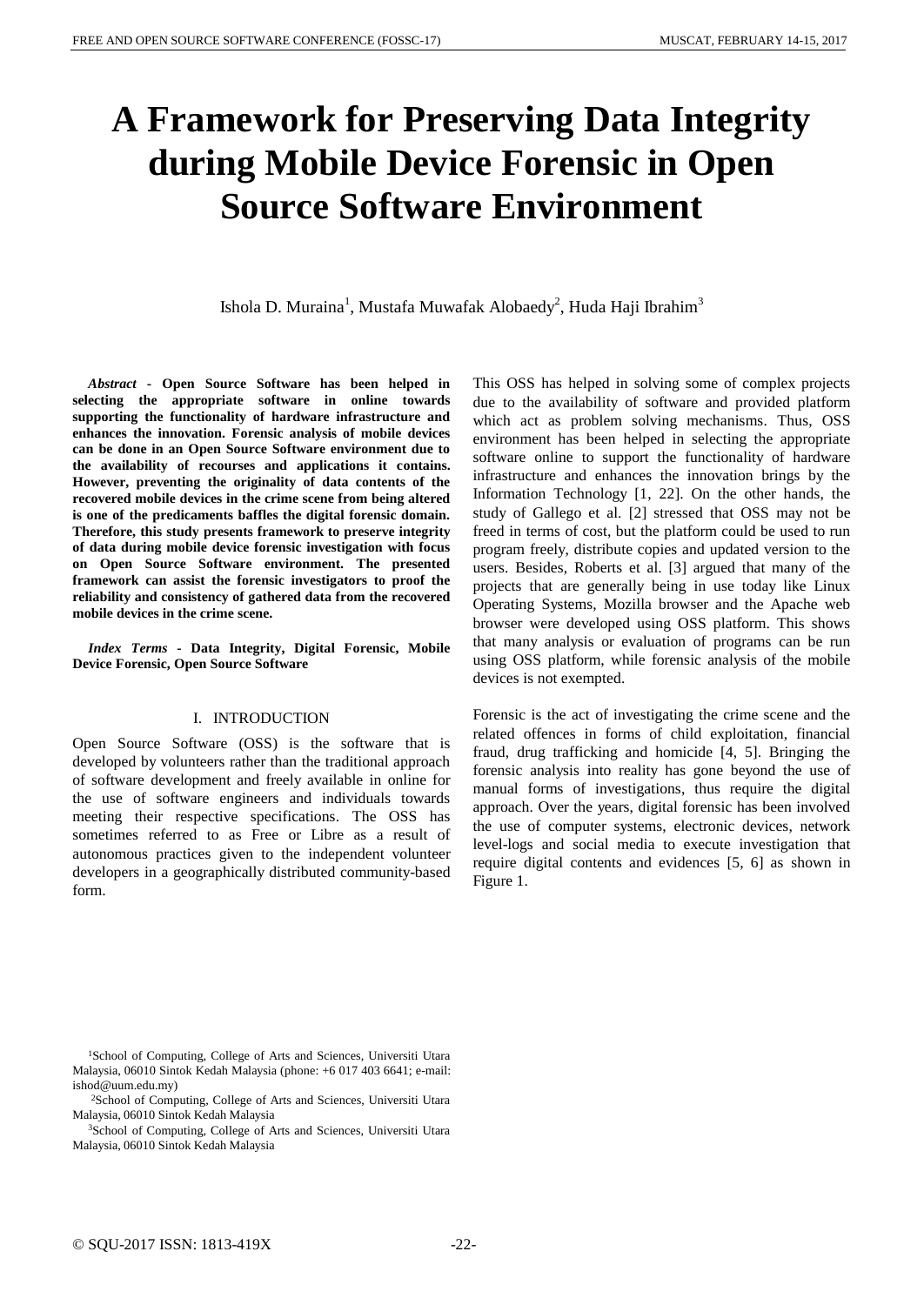

Fig. 1: Fields of Digital Forensics (Source: Lutui, R., 2016)

This shows the effectiveness of digital forensic towards obtaining the truth and avoids bias while carry out investigations in network logs and digital devices, specifically through the use of mobile devices.

Mobile devices have been individual companion in the present emerging technological world for interacting with one another, transacting businesses, transferring and sharing of information with friends and colleagues over social media sites [7]. Studies have shown that some of the smart mobile devices run operating systems that can be sourced free in the open source platform through fast internet streaming called broadband [8]. Besides, the mobile devices are capable of reading both logical and physical locations of the owner, applications in use during conversations, time, type and owner of data in use, which are useful during mobile device forensic activities.

However, studies have shown that paramount issue in mobile device forensic is preventing data alteration from its originality during forensic processes which may sometimes difficult to achieve [5]. Giving protection to the originality of data or data integrity from the mobile devices that operate with the aid of open source applications is necessary towards proofing and acceptability of the forensics' outcomes. Previous studies in the field of digital forensics have focused on the designing of model for the investigation, approach for selecting appropriate tools, threats, challenges, and future trends of mobile device forensic [7, 9, 10]. On the other hands, there has not been study that presents the framework to preserve the originality of the data from alteration during investigation. Therefore, this study presents a framework to preserve the originality of the data content of mobile device during forensic processes in OSS environment.

## II. RELATED WORKS

Study has shown that forensics investigation of mobile devices is not limited to data content of mobile devices but also given the opportunity to big data analysis in terms of tracking the bearer's locations through the internet of thing (IoT) infrastructure [11]. Thus, biometric features and face recognition have been suggested to be taken into consideration while carrying out forensic activities in mobile computing platform. On the other hand, Wang [12] argued that face recognition approach in obtaining the information of the carrier of mobile devices is simply dealing with intrinsic mood of the owner of mobile devices. This implies that these metrics are impacted in preserving the data content of mobile devices.

Instant messages in the mobile devices of people under investigation could be extracted to ease forensic activities. The study of Oven and Morison [13] stressed that digital forensic provides platform to ease accessibility of deleted images in the mobile devices from the server of the providers of the application. On the other hands, researchers have emphasized that backup files specifically from the firm ware of mobile devices could be served as the best metric to obtain information needed for mobile device forensic investigators [14]. However, this approach fits recovery of data from the application that is compatible with specific embedded Operating System (OS), such as iOS. Besides, Al Mutawa et al. [15] inspected visibility of recovery data from the mobile devices using social networking applications on the mobile phone running iOS, thus the outcome shows features of social network activities inform of forensic. In a related study by Tso et al. [16] revealed that iOS inbuilt application could be used to extract information transferred between the individuals mobile devices for forensic purposes.

Furthermore, the study of Sgaras et al. [17] suggested that a Universal Forensic Extraction Device (UFED) should be used to address recovery of information being transferred between the perpetrators and the victims from the mobile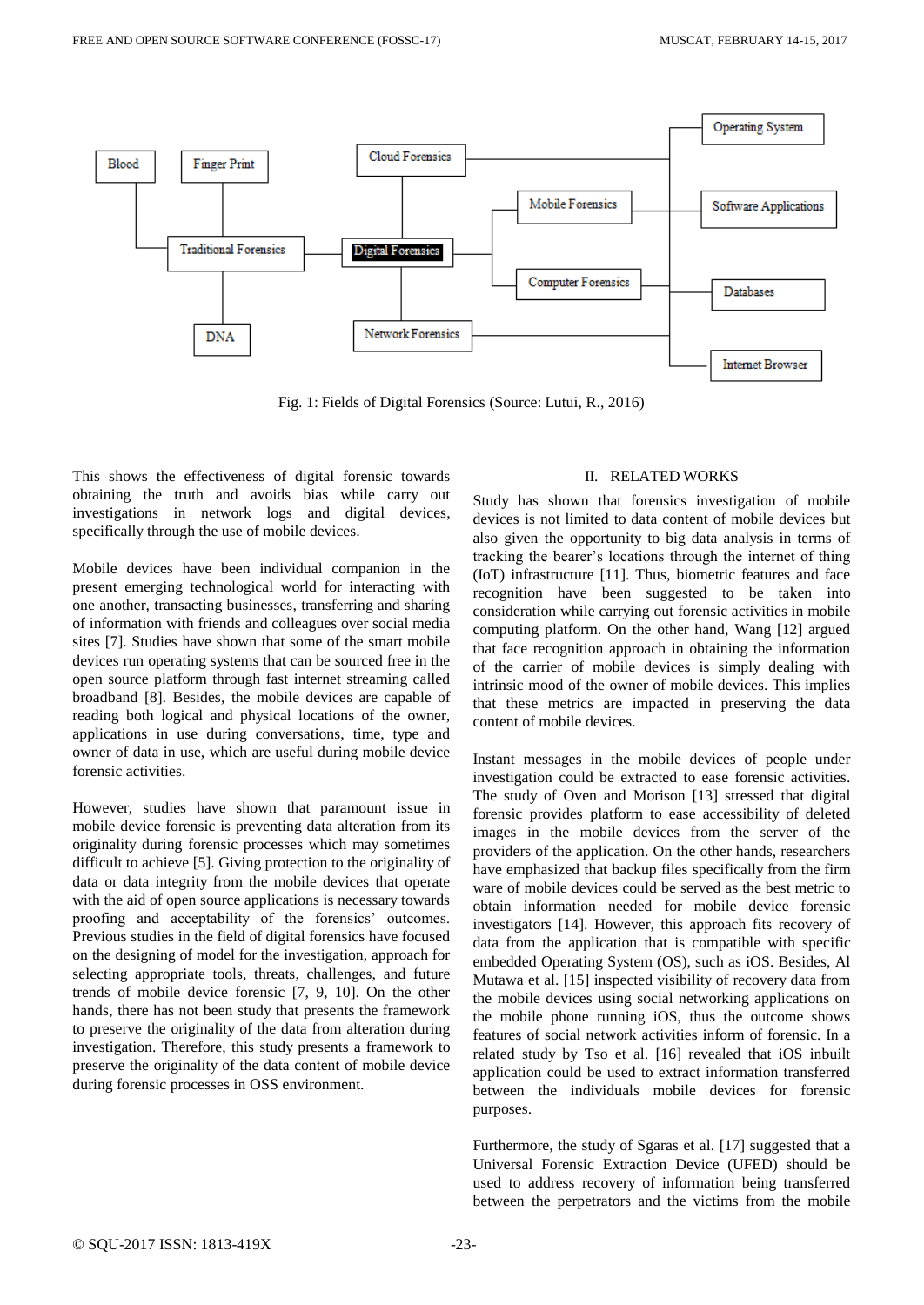device backup server. However, gaining access to the iOS data content in the absence of owners may require backdoor attack [18], which may distort the data from its original form thereby making the outcome of the investigation skeptical. Virtually all the applications or OS used in the mobile devices are sourced freely from open source platform, and need to obtain with carefulness due to their volatility features. Hence, less or no study to the knowledge of researcher has been conducted on preventing the recovered data from the mobile device in an OSS environment from being distorted. Thus, this study presents a framework to preserve and obtain original data from the mobile devices that operate in an OSS environment during forensic investigation.

#### III. FRAMEWORK DEVELOPMENT

The main objective of this study is to present a framework to prevent alteration of data content of mobile device during the forensic activities in an OSS environment.

Nowadays, individual moves about with mobile phones or devices due to their usefulness in our daily activities. This is why condone-off of the crime site is necessary so as to give protection to the devices found in the scene which may help the analyst in getting the antecedents of the event. Thus, recovery of mobile devices in the crime scenes plays vital roles in gathering useful tools that may help in the forensic investigation. Meanwhile, obtaining data from the recovered mobile devices from the crime scene may be difficult due to their small sizes of memory, processor and storage compared to that of computer systems [19], thus required to be handed over to a qualified mobile device forensic investigators.

Presentation of the recovered mobile devices from the crime scenes or crime's perpetrators to the mobile device forensic investigator is necessary so as to preserve the originality of data contents of the recovered mobile devices, which could be call logs, text messages and contact lists [20]. Moreover, the fact that mobile devices contain micro parts that are difficult to handle, copying and transferring of data can be done in an OSS environment as shown in Figure 2. However, the confidentiality and integrity of data in the recovered mobile devices could be questionable since OSS environment allows independent volunteers at distributed locations to work on the available project at their convenient times.



Fig. 2: Framework for Preserving Data Integrity in Open Source Software Environment during Mobile Device Forensic

Lack of adequate security in an OSS environment for forensic investigation in the context of mobile devices can jeopardize the outcome of investigation prior to presentation for the litigation processes. On the other hands, prevention of intrusion in the OSS environment could preserve integrity of data contents in the recovered mobile devices [21]. Thus, three level authentications; short-lifespan password, identification number and biometric [21] are recommended to address the integrity of embedded data contents of

recovered mobile devices from the crime scene in the OSS environment. This implies that users of OSS environment for the purpose of forensics analysis of the recovered mobile devices have to obtain permission from the owner of the project prior to their intervention, using "Three Levels Authentication" as shown in Figure 2. This is to ascertain the identity and status of the players to prevent data from intrusion, thus allows data acquisition. Besides, the needed data artefacts are obtained for examination and analysis since the integrity of data of mobile devices under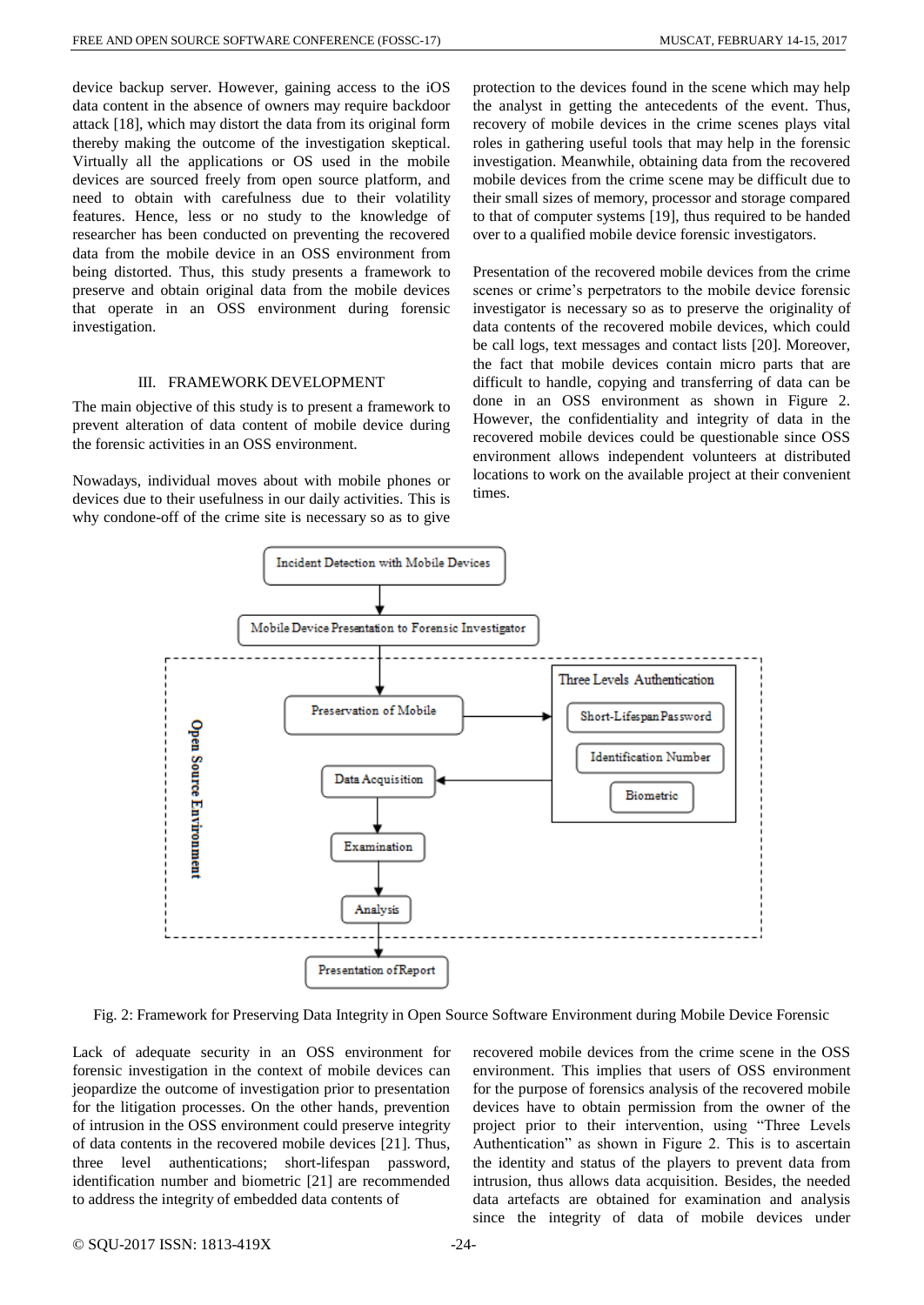investigation are guaranteed within the OSS environment with many applications. Hence, the report can be written outside the OSS environment for litigation stage.

## IV. FRAMEWORK EVALUATION

The recommended framework for preserving data integrity in an OSS environment during mobile device forensic as presented in Figure 2 would be evaluated by considering the four prominent approaches of evaluation [10], such as observational, analytical, experimental and testing. All these approaches of evaluation would ensure certainty of performance of the recommended framework. Besides, certain metrics like completeness, consistency, accuracy, reliability, efficiency, effectiveness and ethicality of the presented framework as shown in Figure 2 would be measured vis-à-vis observational, analytical, experimental and testing approaches of evaluation. Hence, the result of evaluation of each of the metrics would reveal the status of the recommended framework in terms of low, medium or high.

#### V. CONCLUSION

Many of the investigations become inconclusive as a result of failure to use the necessary tools and approach to gather information about the event. Therefore, mobile device forensic is recommended to gather the trend of event. The OSS environment has been described as platform that allows processing and running of some programs that may be difficult to obtain their vital information in the real sense. Moreover, preserving the integrity of data content of the recovered mobile devices from the crime scene is necessary towards obtaining the exact flow of discussions or plans of the perpetrators prior to the event, and has been the bottleneck in the domain of mobile device forensic. This study has presented a framework to preserve the integrity or originality of data content of the recovered mobile devices from the crime scene with focus on OSS environment. The use of OSS platform has been claimed to be secure and providing robust applications to obtain volatile data in the electronic devices. Hence, this study would be extended in the future by implementing the presented framework using the four prominent approaches of evaluation; observational, analytical, experimental and testing.

# REFERENCES

- [1] Zaidan, A.A., Zaidan, B.B., Al-Haiqi, A., Kiah, M.L.M., Hussain, M., & Abdulnabi, M. (2015). Evaluating and Selection of Open-Source EMR Software Packages Based on Integrated AHP and TOPSIS. *Journal of Biomedical informatics*, Vol. 53, pp. 390-404.
- [2] Gallego, M.D., Bueno, S., Racero, F.J., & Noyes, J. (2015). Open Source Software: The Effects of Training on Acceptance. *Computers in Human Behaviour*, Vol. 49, pp. 390-399.
- [3] Roberts, J., Hann, I.H., & Slaughter, S. (2006). Understanding the Motivations, Participation, and Performance of Open Source Software Developers: A Longitudinal Study of the Apache Projects. *Management Science*, Vol. 52, No. 7, pp. 984-999.
- [4] Hitchcock, B., Le-Khac, N.A., & Scanlon, M. (2016). Tiered Forensic Methodology Model for Digital Field Triage by Non-Digital Evidence Specialists. *Digital investigation*, Vol. 16, pp. S75-S85.
- [5] Casey, E. (2010). *Hand of Digital Forensics and Investigation*. Elsevier Academic Press, pp. 3-4, Burlington MA, USA.
- [6] Gupta, J.N.D., Kalaimannan, E., & Yoo, S.M. (2016). A Heuristic for Maximising Investigation Effectiveness of Digital Forensic Cases Involving Multiple Investigators. *Computer & Operations Research*, Vol. 69, pp. 1-9.
- [7] Brunty, J. (2016). Mobile Device Forensics: Threats, Challenges, and Future Trends. *Digital Forensics*, pp. 69- 84.
- [8] Muraina, I.D., Osman, W.R.S., Ahmad, A., Ibrahim, H., & Yusof, S.A. (2016). Modeling the Behavioural Intention of Broadband Technology Usage among Teenagers: Application of UTAUT Model. *Asian Journal of Information Technology*, Vol. 15, No. 3, pp. 593-601.
- [9] Saleem, S., Popov, O., & Baggili, I. (2016). A Method and a Case Study for the Selection of the Best Available Tool for Mobile Device Forensics Using Decision Analysis. *Digital Investigation*, Vol. 16, pp. S55-S64.
- [10] Lutui, R. (2016). A Multidisciplinary Digital Forensic Investigation Process Model. *Business Horizons*, Vol. 59, pp. 593-604.
- [11] Peoples, C., Parr, G., McClean, S., Scotney, B., & Morrow, V. (2013). Performance Evaluation of Green Data Centre Management Supporting Sustainable Growth of the Internet of Things. *Simul. Model. Pract. Theory*, Vol. 34, pp. 221– 242.
- [12] Wang, S. (2002). *Bionic (topological) Pattern Recognition: A New Model of Pattern Recognition Theory and Its Applications*. Chin. J. Electron. Vol. 30, No. 10, pp. 1417– 1420.
- [13] Oven, K.M., & Morison, G. (2016). Forensic Analysis of Kik Messenger on iOS Devices. *Digital Investigation*, Vol. 17, pp. 40-52.
- [14] Husain, M., & Sridhar, R. (2010). *iForensics: Forensic Analysis of Instant Messaging on Smart Phones. In: Goel S, editor. Digital Forensics and Cyber Crime*. Vol. 31 of Lecture Notes of the Institute for Computer Sciences, Social Informatics and Telecommunications Engineering. Berlin Heidelberg: Springer; 2010. p. 9-18.
- [15] Al Mutawa N, Baggili I, & Marrington A. (2012). Forensic Analysis of Social Networking Applications on Mobile Devices. *Digit Investig*, Vol. 9, pp. 24-33.
- [16] Tso, Y.C., Wang, S.J., Huang, C.T., & Wang, W.J. (2012). iPhone Social Networking for Evidence Investigations using iTunes Forensics. *Proceedings of the 6th International Conference on Ubiquitous Information Management and Communication*. New York, NY, USA: ACM, pp. 62:1-62:7.
- [17] Sgaras, C., Kechadi, M.T., & Le-Khac, N.A. (2015). *Forensics Acquisition and Analysis of Instant Messaging and Voip Applications*. In: Garain U, Shafait F, editors. Computational Forensics. Vol. 8915 of Lecture Notes in Computer Science. Springer International Publishing, pp. 188-99.
- [18] Hay, A., Krill, D., Kuhar, B., & Peterson, G. (2011). *Evaluating Digital Forensic Options for the Apple ipad*. Advances in Digital Forensics VII. Vol. 361 of IFIP Advances in Information and Communication Technology. Berlin Heidelberg: Springer, pp. 257-73.
- [19] Fang, J., Jiang, Z., Chow, K-P., Yiu, S-M., Hui, L., & Zhou, G., et al. (2012). *Forensic Analysis of Pirated Chinese Shanzhai Mobile Phones*. In G. Peterson & S. Shenoi (Eds.), Advances in Digital Forensics VIII, 8th IFIP